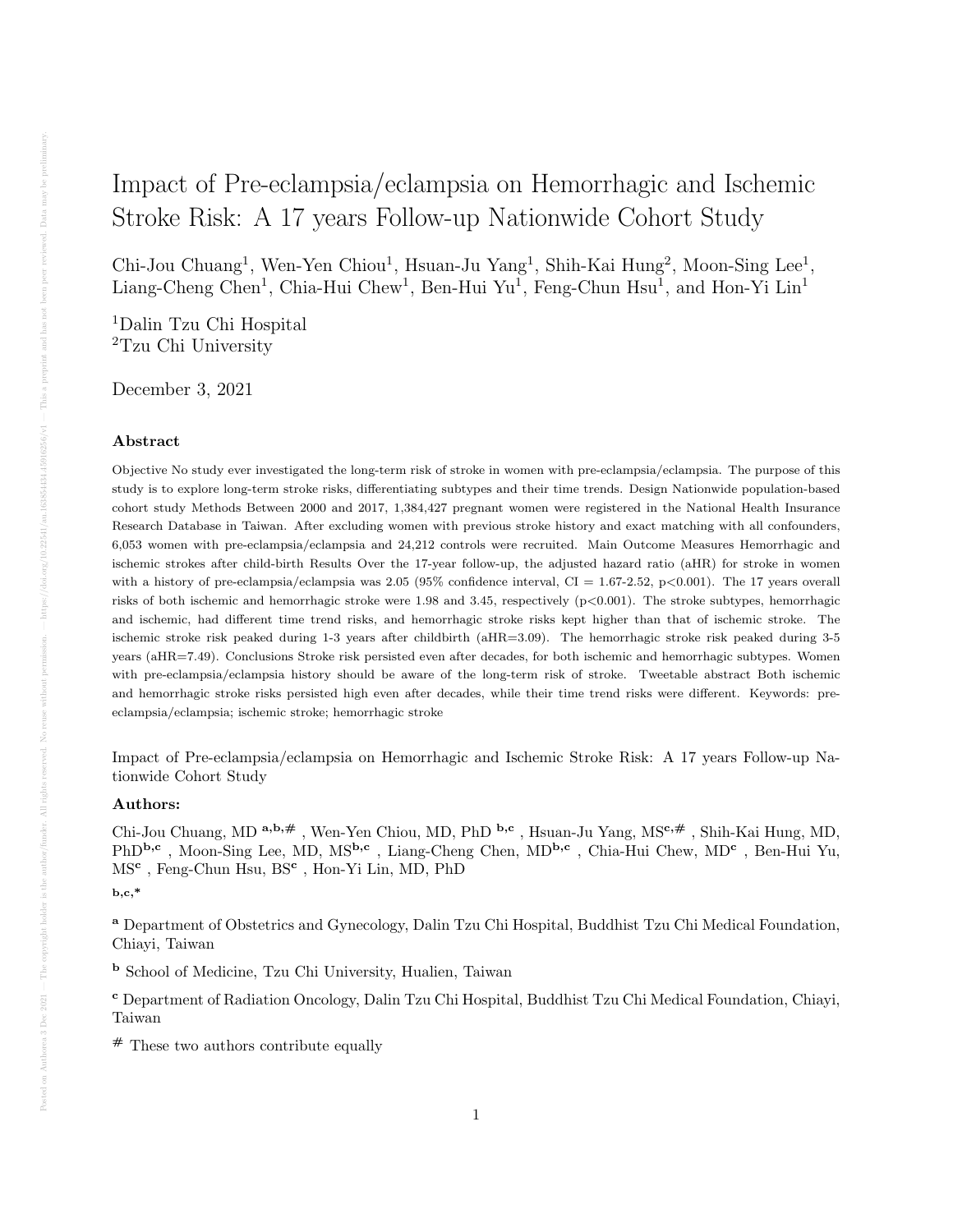## Corresponding author information: Hon-Yi Lin, MD, PhD

## Hon-Yi Lin, MD, PhD

Department of Radiation Oncology, Dalin Tzu Chi Hospital, Buddhist Tzu Chi Medical Foundation, NO. 2, Min-Sheng Road. Dalin Town, Chiayi, Taiwan, R.O.C.

E-mail:doc31221@gmail.com;Telephone: +886 52648000 extension 5695

## Objective

No study ever investigated the long-term risk of stroke in women with pre-eclampsia/eclampsia. The purpose of this study is to explore long-term stroke risks, differentiating subtypes and their time trends.

## Design

Nationwide population-based cohort study

## Methods

Between 2000 and 2017, 1,384,427 pregnant women were registered in the National Health Insurance Research Database in Taiwan. After excluding women with previous stroke history and exact matching with all confounders, 6,053 women with pre-eclampsia/eclampsia and 24,212 controls were recruited.

#### Main Outcome Measures

Hemorrhagic and ischemic strokes after child-birth

## Results

Over the 17-year follow-up, the adjusted hazard ratio (aHR) for stroke in women with a history of preeclampsia/eclampsia was 2.05 (95% confidence interval, CI = 1.67-2.52, p $\lt$ 0.001). The 17 years overall risks of both ischemic and hemorrhagic stroke were 1.98 and 3.45, respectively  $(p<0.001)$ . The stroke subtypes, hemorrhagic and ischemic, had different time trend risks, and hemorrhagic stroke risks kept higher than that of ischemic stroke. The ischemic stroke risk peaked during 1-3 years after childbirth (aHR=3.09). The hemorrhagic stroke risk peaked during 3-5 years (aHR=7.49).

## Conclusions

Stroke risk persisted even after decades, for both ischemic and hemorrhagic subtypes. Women with preeclampsia/eclampsia history should be aware of the long-term risk of stroke.

### Tweetable abstract

Both ischemic and hemorrhagic stroke risks persisted high even after decades, while their time trend risks were different.

Keywords: pre-eclampsia/eclampsia; ischemic stroke; hemorrhagic stroke

## Introduction

Pre-eclampsia/eclampsia, a hypertensive disorder of pregnancy, is a serious and common obstetric complication<sup>1</sup>. The incidence of pre-eclampsia/eclampsia in pregnant women is 5-8% worldwide, and it is a major cause of maternal morbidity and mortality<sup>2-4</sup>. Pre-eclampsia/eclampsia is defined as hypertension with high levels of protein in their urine (i.e. proteinuria) after 20 weeks of gestation. Severe pre-eclampsia/eclampsia is a serious threat to the lives of mothers and fetuses, leading to cardiovascular and metabolic complications for mothers and persistent bradycardia, hypotension, and neonatal hypoglycemia for fetuses<sup>5-7</sup>. Pre-eclampsia/eclampsia may lead to serious kidney, brain, and blood clotting problems which cause 10-15% of maternal deaths in lower-income countries<sup>8,9</sup>.

Among these different sequelae of pre-eclampsia/eclampsia, stroke is a serious one. The incidence of stroke<sup>10-13</sup>, both ischemic and hemorrhagic subtypes<sup>14,15</sup>, increased in the peripartum and postpartum stages.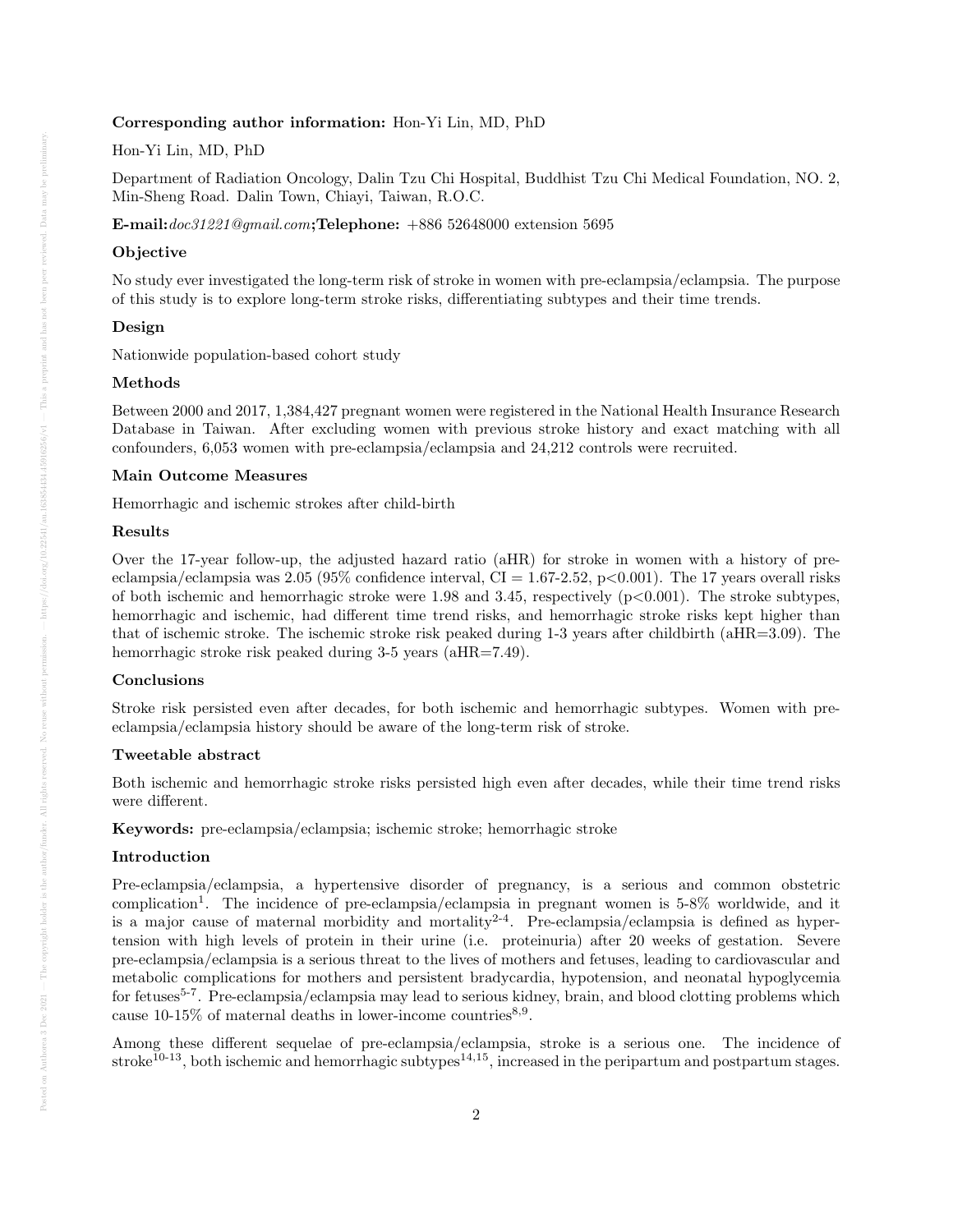Stroke is an important issue not only in the elderly, but also in pregnant women. Stroke incidence ranges from 1.5 to 34.2 per 100,000 deliveries in pregnancy and the puerperium<sup>16,17</sup>. It has been reported that pre-eclampsia/eclampsia-related stroke would cause direct obstetric death<sup>18,19</sup>. The incidence of stroke in pregnant women in previous studies is varied according to different preexisting risk factors<sup>16,20</sup>.

It has been reported that the probability of cardiovascular<sup>7</sup> and cerebrovascular disease<sup>10,21</sup>in the next few years after childbirth in women with ever pre-eclampsia/eclampsia would to be higher than that in the general population. However, long-term impact of pre-eclampsia/eclampsia on cerebrovascular disease is unknown.

In this study, we aimed to utilize a nationwide database to explore the long-term overall, ischemic, and hemorrhagic stroke risks in women with a history of pre-eclampsia/eclampsia, after decades follow up.

## Materials and Methods

This study was conducted following the Declaration of Helsinki. The study protocol was also approved by the Institutional Review Board (IRB) of Dalin Tzu Chi Hospital of Buddhist Tzu Chi Medical Foundation (approval number, B10402022). The IRB absolved the requirement for written informed consent due to no direct contact with individual patients from this de-identified database.

We used the Taiwan National Health Insurance Research Database (NHIRD) to analyze the incidence rate of stroke in women with pre-eclampsia/eclampsia and compared it to those without pre-eclampsia/eclampsia. Taiwan NHIRD contains all the records of diagnosis and treatment of approximately 99% of people from inpatient, outpatient, and emergency departments<sup>22</sup>. The data collection of pregnant women from the Taiwan NHIRD ranged from 2000 to 2017, and it was included in this study for statistical analysis. The data included were evaluated by the National Health Insurance Administration (NHIA) quarterly expert reviews on every 50 to 100 ambulatory and inpatient claims filed by each medical institution<sup>23</sup>. False diagnostic reports are subject to severe penalties from the  $NHIA^{24}$ .

Records of pregnant women in this database were collected and categorized into two groups women, those with and without pre-eclampsia/eclampsia. Based on the International Classification of Disease, Ninth Revision, Clinical Modification (ICD-9-CM) codes for pregnant women, the codes were 650, 651, 652, and 653, while those for pregnant women with pre-eclampsia/eclampsia were 642.4, 642.5, 642.6, and 642.7. The primary outcomes included: codes for hemorrhagic stroke being 430, 431, 432, and codes for ischemic stroke being 433, 434, 435, 436, and 437.

Between 2001 and 2017, 1,384,427 pregnant women with delivery were registered in the Taiwan NHIRD. We included all pregnant women in Taiwan with different socioeconomic statuses, living areas (such as metropolises to rural), and hospital levels. The sample size exceeded million people. Figure 1 shows our study's flow diagram. We excluded 38,707 cases with missing confounders and 566 cases with stroke history. In addition, we only included women with the delivery age between 18 to 45 years. Finally, we enrolled 1,338,334 cases in this study, divided into groups of normal delivery with (N=8,077) and without (N=1,316,550) pre-eclampsia/eclampsia.

In this study, we used exact matching method to control covariates, that is, these two cohorts had the same age, same distribution for comorbidities, and socioeconomic status (all  $p= 1.000$ ). After 1:4 exact matching, 6,053 cases were selected in the pre-eclampsia/eclampsia group and 24,212 in the non-preeclampsia/eclampsia group. The follow-up time in this study was from 2000 to 2017. We divided the 17 years follow up into short  $(0-1, 1-3, 3-5$  years), intermediate  $(5-10)$ , and long  $(10-15$  years), to further differentiate the risks at different intervals.

Covariates included were age, season, cesarean section or normal spontaneous delivery, multiple gestations, hospital levels, and comorbidities. The hospital level was included in the analysis, account for different care qualities during pregnancy at different hospital levels. The comorbidities included hypertension, gestational diabetes mellitus (GDM), anemia, and delivery conditions such as antepartum hemorrhage (APH) and postpartum hemorrhage (PPH). These young women, age 18 to 45, had no comorbidities, such as chronic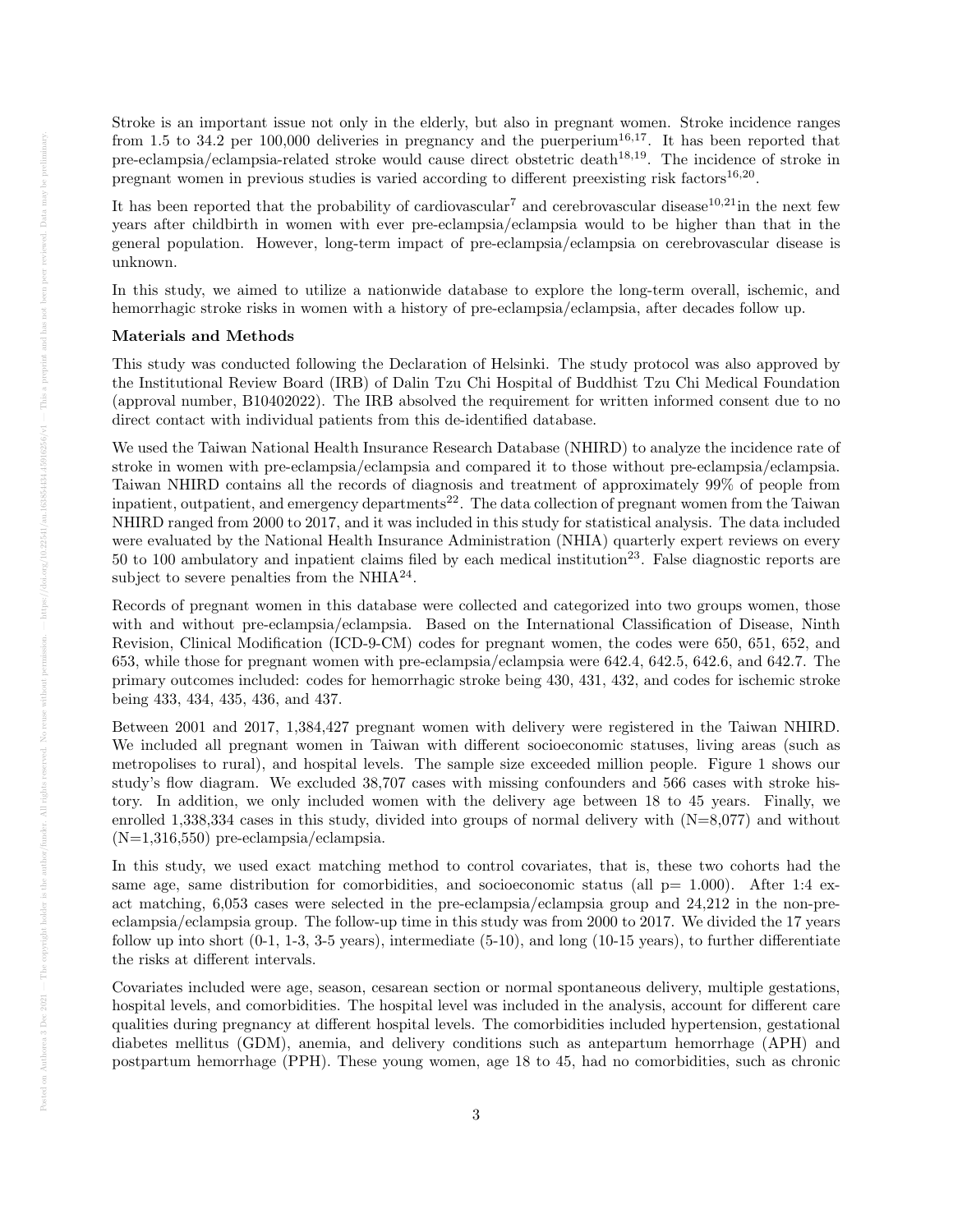kidney disease, heart failure, hypercholesterolemia, peripheral vascular disease, heart valve disorders, after matching. Socioeconomic variables, including geographic region, urbanization level, and monthly incomebased insurance premiums were analyzed to reduce bias resulting from lifestyle.

## Statistical methods

The basic characteristics between the two study groups were compared by Chi-square test. We used a Cox regression model to compare the adjusted hazard ratio (aHR) and 95% confidence interval (CI) for stroke occurrence. Cumulative incidence functions for the first occurrence of stroke episode between pre-eclampsia/eclampsia and non-pre-eclampsia/eclampsia women were compared using the Kaplan–Meier model. The SAS software (version 9.2; SAS Institute, Inc., Cary, NC) was used for all statistical analyses. A two-sided  $P$  -value of  $\langle 0.05 \rangle$  was considered statistically significant.

## Results

Demographic characteristics of pre-eclampsia/eclampsia and non-pre-eclampsia/eclampsia cohorts

The mean ages of the groups with and without pre-eclampsia/eclampsia were 32.04 and 31.84 years, respectively. No statistically differences in distribution of the all demographic characteristics and comorbidities between two groups after exact matching.

Prevalence rates of stroke in these matched cohorts

During this 17-year follow up time, 2.15% (130 over 6,053) women in the pre-eclampsia/eclampsia group, ever had stroke which was higher than that in the non-pre-eclampsia/eclampsia group (1.23%, p< 0.001) (Table 1). The prevalence rates of ischemic and hemorrhagic stroke in the pre-eclampsia/eclampsia group were also higher than that in the non-pre-eclampsia/eclampsia group (1.88% versus 1.12%, 0.55% versus  $0.18\%$ , respectively, both  $p < 0.001$ ).

## Risks of stroke

Table 2 presents the aHRs of stroke after adjusting for covariates. Stroke risk was significantly higher in the pre-eclampsia/eclampsia group than in the non-pre-eclampsia/eclampsia group (aHR = 2.05, 95% CI  $=1.67-2.52, p < 0.001$ ).

Women with old delivery age had higher risk of stroke than that of women with young delivery age (Table 2), with highest risk being 2.61 ( $p < 0.001$ ) for age > 35 years, compared to women with age at delivery  $\lt 30$ years.

From the Cox regression analysis results presented in Table 3, delivery-related variables, such as cesarean section, multiple gestation, hospital level, and the season of maternal delivery did not have significant risk for stroke.

For comorbidities, Hypertension increased risks for stroke with aHR 3.35 (95% CI = 1.99-5.63,  $p \lt 0.001$ ) in these two matched cohorts. APH had a significant risk for stroke. Other comorbidities such as GDM, anemia, and PPH had no significant impact on stroke occurrence.

Socioeconomic variables, such as geographic region and urbanization level, had no significant stroke risk except family income. Women in median or high-income families had a higher risk of stroke than that of women in low-income families.

## Risks of stroke for different stroke subtypes

Table 3 presents the aHRs of ischemic stroke, and hemorrhagic stroke, after adjusting for covariates. The aHR of ischemic stroke was 1.98 (95% CI = 1.59-2.46,  $p < 0.001$ ) and the aHR of hemorrhagic stroke 3.45  $(95\% \text{ CI} = 2.18 - 5.47, p < 0.001)$ , respectively, for overall 17 years follow-up.

Risks of stroke for different follow-up time interval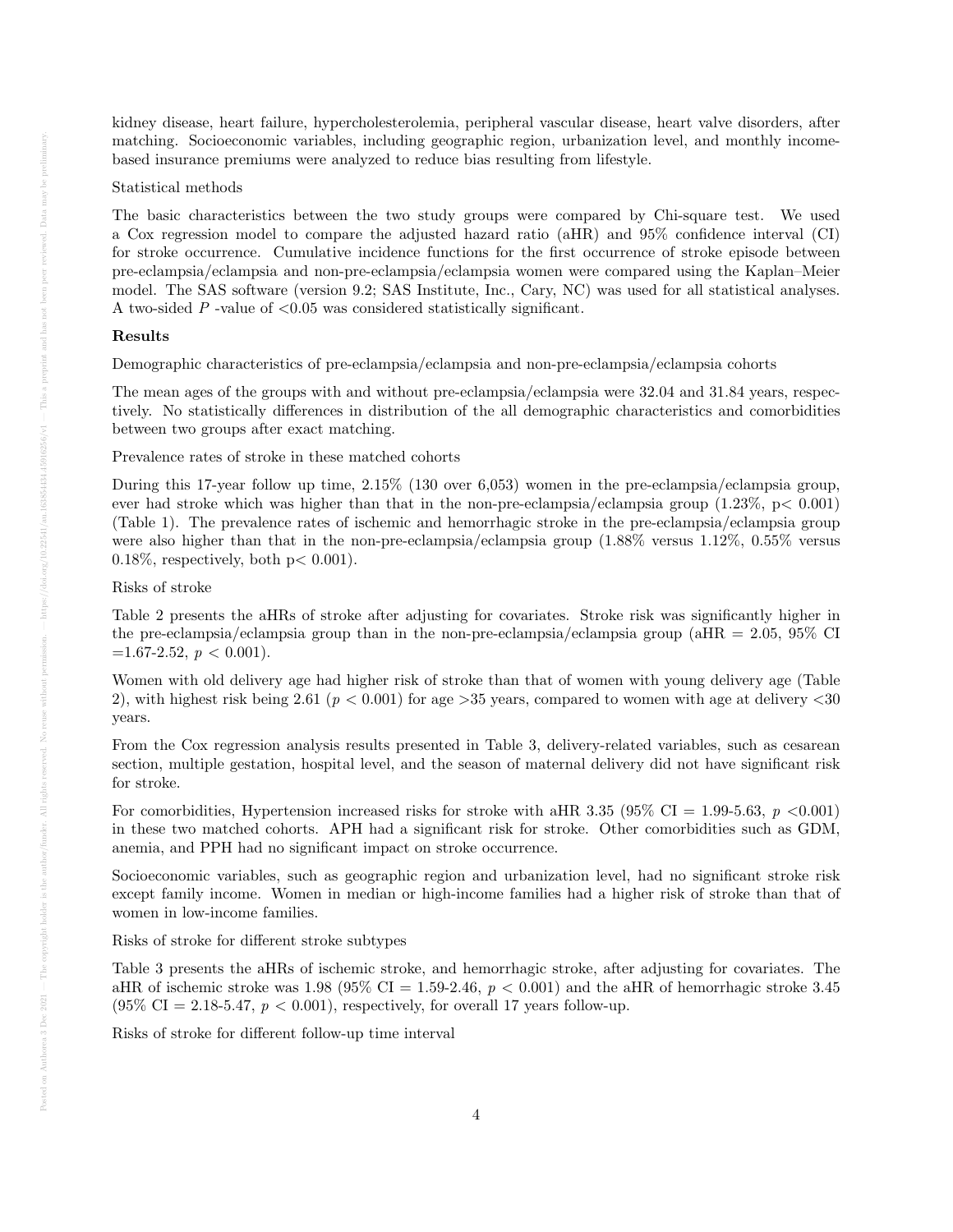We also observed stroke risk in women with pre-eclampsia/eclampsia at intervals of 0-1, 1-3, 3-5, 5-10, and 10-15 years (see Table 3). Overall, the stroke risk reach peak within 1-3 years after child delivery (aHR 3.20,  $95\%$  CI=1.82-5.63, p <0.001). The risk time trends for these two stroke subtypes were different (Table 3 and as illustrated in Figure 2). The ischemia stroke risk reach peak within 1-3 after child delivery (aHR 3.09,  $95\%$  CI=1.71-5.58,  $p \leq 0.001$ , while hemorrhage stroke reach peak within 3-5 years after child delivery (aHR) 7.49, 95% CI=1.18-47.33,  $p = 0.032$ . Besides, the hemorrhagic stroke risk was higher than the ischemic risk at each follow-up time interval.

#### Cumulative incidence rates of stroke

The 17 years cumulative incidence rates of overall stroke, ischemic and hemorrhagic stroke were all higher in women with pre-eclampsia/eclampsia history than that in women without pre-eclampsia/eclampsia (6.00% versus 3.01%, 5.05% versus 2.62%, 1.95% versus 0.57%, all p< 0.001) as Figure 3.

## Discussion

## Main Findings

Overall, women with pre-eclampsia/eclampsia in pregnancy significantly increased the future occurrence rate of stroke, both ischemic and hemorrhagic stroke, even after 10 to 15 years. The risks of hemorrhagic stroke at different follow up periods were all higher than that of ischemic stroke, with different risk time trends. The peak of ischemic stroke risk was 1-3 years after childbirth; while for the peak of hemorrhagic stroke risk was 3-5 years after childbirth.

## Strengths and Limitations

First, this study's major strength is exploring the association between pre-eclampsia/eclampsia and stroke in a nationwide scope cohort study. Second, this study reported the two different stroke subtypes and divided the long follow-up duration into different follow-up durations to provide information regarding the timetrend effects of pre-eclampsia/eclampsia on stroke. Finally, because of the large number of women in this nationwide study, we used exact matching to control all covariates, that is, women with the same age, same comorbidity distributions, and same socioeconomic status, which could reduce statistical bias in this study.

This study has several limitations. First, our health insurance database provides no information on laboratory data, nor the severity of pre-eclampsia/eclampsia. Second, smoking habits, alcohol consumption, or body weight/body mass index are not available in our database. Therefore, we could not evaluate the effects of these factors on stroke.

#### Interpretation

Our results show that a history of pre-eclampsia/eclampsia in pregnancy significantly increased the future occurrence rate of stroke, both ischemic and hemorrhagic stroke, even after 10 to 15 years. In this study, after adjusting for potential confounding variables, women with history of pre-eclampsia/eclampsia still had a 2-fold higher long-term stroke risk. Nearly 2-fold higher ischemic stroke risk and up to 3-fold higher hemorrhagic stroke risk were observed.

Reviewing the literature, it has been often reported that pre-eclampsia/eclampsia would increase stroke risk during the pregnancy process, both ischemic and hemorrhagic stroke, a dangerous complication of pregnancy11,25-30. In those studies, pre-eclampsia/eclampsia generally increased a woman's stroke risk and hypertension between  $2^{\degree}4$ -fold during pregnancy, respectively<sup>14,30-33</sup>, and also leads to higher mortality of pregnancy and delivery2,34,35. In a case-control stroke study, Kittner and colleagues found that the adjusted relative risk (aRR) of stroke (both cerebral infarction and intracerebral hemorrhage) during pregnancy and the 6-week postpartum period was 2.4 (95 % CI, 1.6 to 3.6)<sup>36</sup>. The aRR during pregnancy was 1.1 (95 %) CI, 0.6 to 2.0), while for risk during the 6-week postpartum period alone the aRR increased to 7.9 (95 % CI, 5.0–12.7). Compared to our cohort study, our study showed aHR was 1.65 during 0- 1 years after childbirth, 3.20 during 1- 3 years, and 1.80 during 10- 15 years.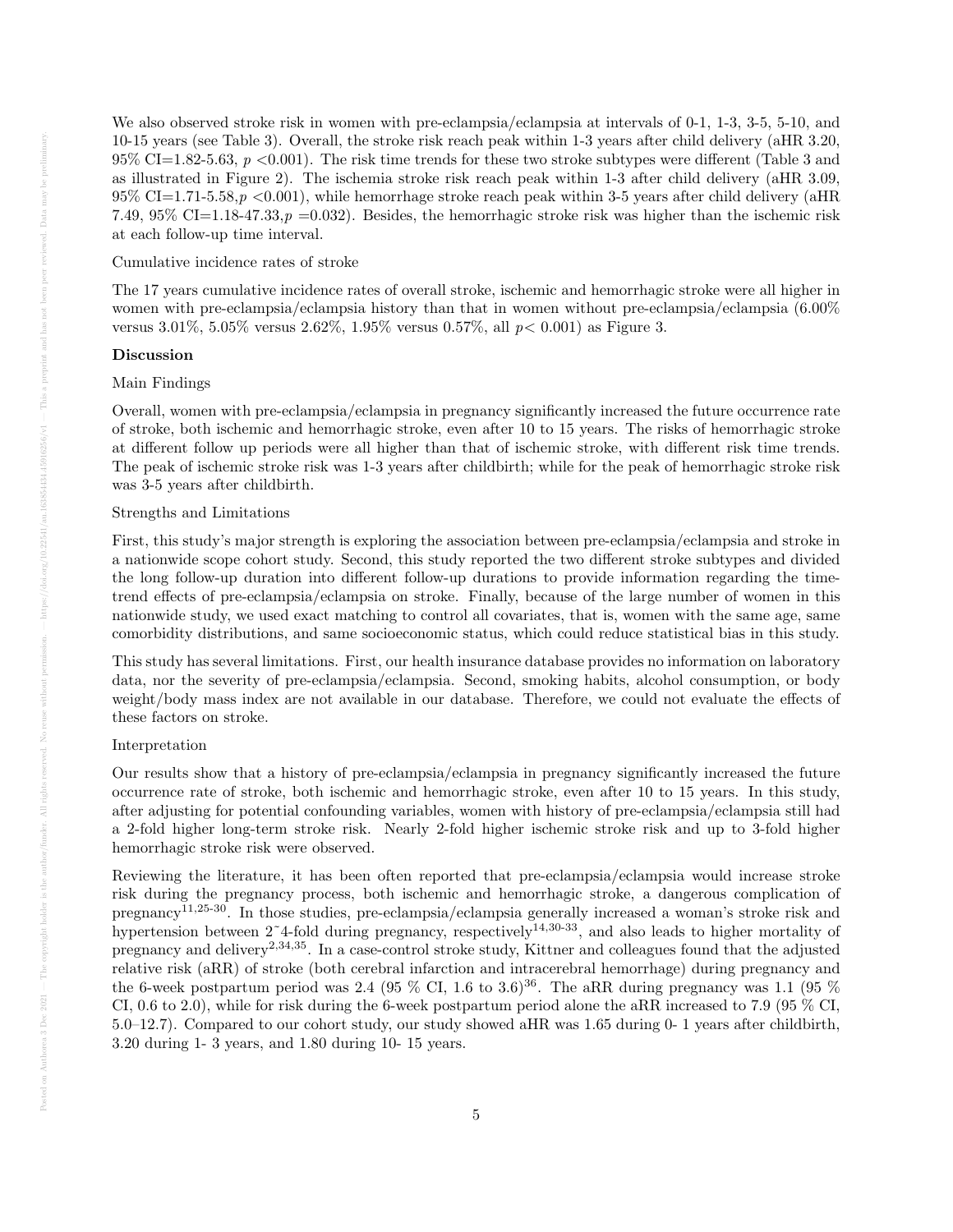In the literature, another case-control study with follow-up time prolonging to one year after childbirth, Tang et al. evaluated the aRRs of ischemic and hemorrhagic stroke during pregnancy and the first postpartum year <sup>14</sup>. In that study, they found a U-shape trend of hemorrhagic stroke risk from antepartum to 1-year postpartum (aRR 10.68, to 6.45, to 5.61, to 11.76, to 19.90 for 3 months antepartum, and 3 days, 6 weeks, 6 months, 12 months postpartum, respectively). Compared to that U shape of that short postpartum casecontrol study, our long-term cohort study showed a reverse-U shape in decade follow-up for hemorrhagic stroke with a peak of aHR 7.49 during 3-5 years after childbirth. .

For the ischemic stroke risk, Tang's study showed aRR as high as 40.86 within 3 months antepartum, then decrease to 11.23 from 3 days to 6 weeks postpartum, and further decreased to 4.35 from 6 months to 12 months postpartum. In our cohort study, the aHR for ischemic stroke increased from 1.82 during the first year after childbirth, with peak 3.09 during 1-3 years, and then decreased to 1.58 after 10 years.

In the literature, it has been reported that ischemic stroke had two peaks of occurrence, in the first and third trimesters of pregnancy: 24/27 (89%), while intracerebral hemorrhage was more frequently observed during the third trimester:  $15/23$  ( $65\%$ )<sup>37</sup>. Different from previous studies, in our long-term follow-up study, we noted that stroke risk would reach peak during 1-3 years after childbirth for ischemic stroke and during 3-5 years for hemorrhagic stroke. Based on short-term follow-up studies in the past and this long-term study, it is found consistently that ischemic stroke occurs faster and earlier than hemorrhagic stroke.

The role of hypertension in women with pre-eclampsia/eclampsia is also worth to note in this study. In previous studies, compared to patients without pre-existing hypertension those with higher blood pressure have smaller amount of salvageable tissue and obvious intracranial occlusion and thus worsen stroke outcome38-41. Both of the elevation of systolic and diastolic blood pressure increase stroke risk of 2.9-fold for women<sup>42,43</sup>. In addition, recent study further identifies related genes of predisposing to hypertension may associate with pre-eclampsia/eclampsia in Asian women<sup>44</sup>. Our study confirm the role of hypertension on stroke in women with history of pre-eclampsia/eclampsia with aHR 3.35 (95% CI 1.99-5.63). For women with pre-eclampsia/eclampsia, the role of hypertension is a red flag in aggravating probability of future stroke occurrence.

Age may also have significant influence on stroke. Previous studies ever discussed the impact of maternal age on stroke risk<sup>13,45,46</sup>. For example, women aged  $>39$  years and those aged  $>29$  years are significant hemorrhagic and ischemic stroke factors associated with increased risk, respectively<sup>46</sup>. This is consistent with our results, which showed women with an age at delivery  $>35$  years had a significantly high aHR of hemorrhagic stroke risk.

For socioeconomic status, previous studies suggest that socioeconomic deficiency is associated with increased stroke severity and incidence at young age population<sup>47</sup>, and stroke mortality<sup>47,48</sup>. This influence of socioeconomic deficiency may have a greater impact on pregnant women, which may cause pregnant women to have a higher stroke risk than other groups<sup>49</sup>. Our long-term study also showed that women with lowest family income had elevated stroke risk than women with other family income levels.

## Conclusions

In summary, our results indicate that the ischemic and hemorrhagic stroke risk of women with preeclampsia/eclampsia history remained high for a long time. Women with pre-eclampsia/eclampsia history should be aware of stroke risk, even 10 to 15 years after childbirth.

## Disclosure of interests

All authors declare that they have no competing interests.

#### Acknowledgements

HYL, SKH, WYC, MSL, and LCC acquired the data and supervised the project. CJC, SKH, HYL, and WYC conceived and designed the study, with input from the other authors. BHY, HJY, and FCH performed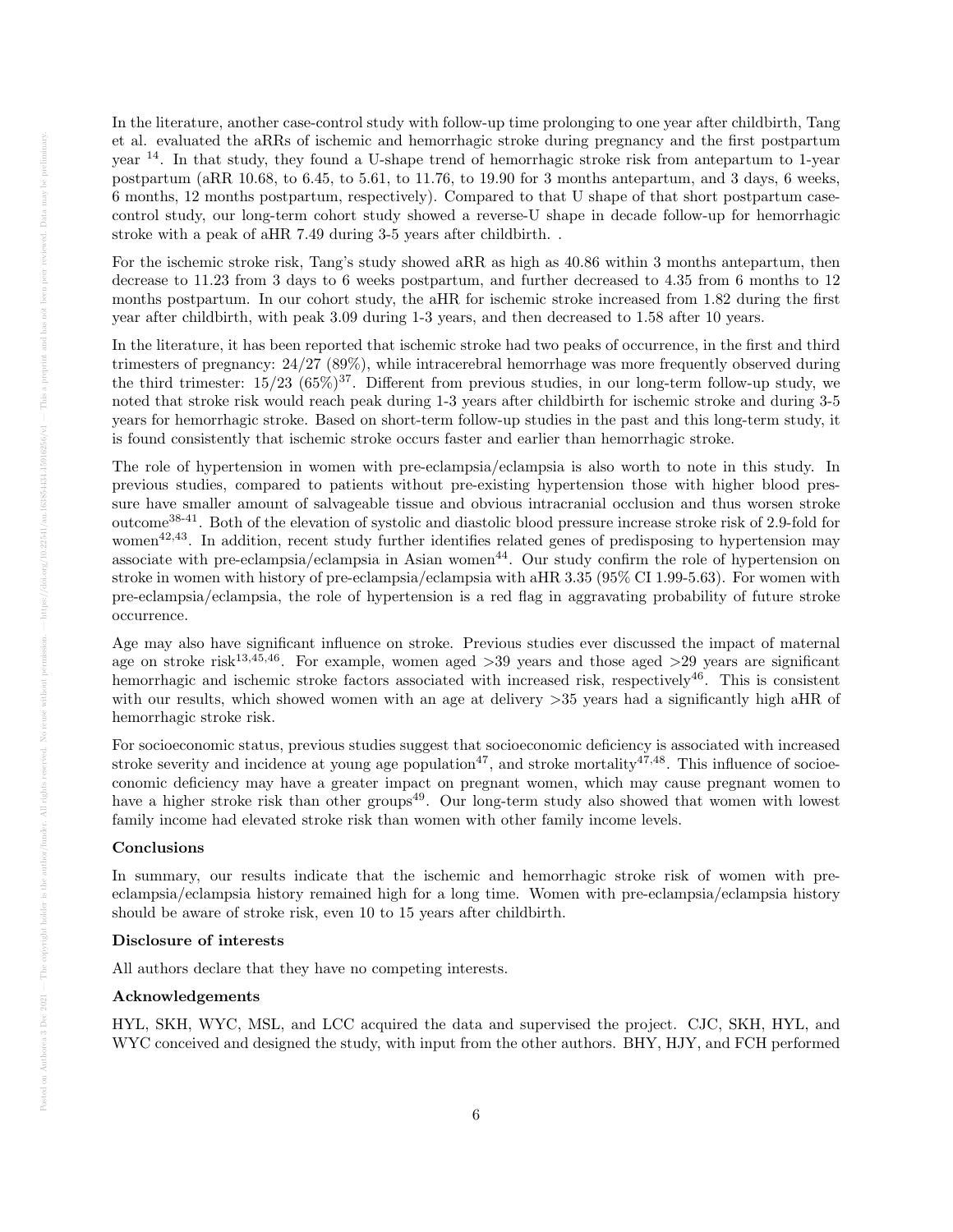the statistical analyses. WYC and HJY wrote the first draft of the manuscript. All authors interpreted the data and contributed to the writing of the paper. All authors revised and approved the final version.

## Details of Ethics approval

The present study was conducted and approved after a formal approval of Institute Review Board in Dalin Tzu Chi Hospital, Buddhist Tzu Chi Medication Foundation (approval number, B10402022). We confirm that this report is consistent with ethical publication.

## Funding

We appreciate the research grants from the Dalin Tzu Chi Hospital (grant number: DTCRD106-I-09). The funders had no role in the study design, data collection and analysis, decision to publish, or the preparation of the manuscript.

#### References

1. National High Blood Pressure Education Program Working Group Report on High Blood Pressure in Pregnancy. American journal of obstetrics and gynecology. Nov 1990;163(5 Pt 1):1691-1712.

2. Ghulmiyyah L, Sibai B. Maternal mortality from preeclampsia/eclampsia. Seminars in perinatology. Feb 2012;36(1):56-59.

3. AnanthKarumanchi SEM.Molecular and Genetic Basis of Renal Disease. Elsevier; 2008.

4. Duley L. The global impact of pre-eclampsia and eclampsia. Seminars in perinatology. Jun 2009;33(3):130-137.

5. Heida KY, Zeeman GG, Van Veen TR, Hulzebos CV. Neonatal side effects of maternal labetalol treatment in severe preeclampsia. Early human development. Jul 2012;88(7):503-507.

6. Hermes W, Franx A, van Pampus MG, et al. Cardiovascular risk factors in women who had hypertensive disorders late in pregnancy: a cohort study. American journal of obstetrics and gynecology. Jun 2013;208(6):474 e471-478.

7. Mongraw-Chaffin ML, Cirillo PM, Cohn BA. Preeclampsia and cardiovascular disease death: prospective evidence from the child health and development studies cohort. Hypertension (Dallas, Tex. : 1979). Jul 2010;56(1):166-171.

8. Duley L. Maternal mortality associated with hypertensive disorders of pregnancy in Africa, Asia, Latin America and the Caribbean. British journal of obstetrics and gynaecology. Jul 1992;99(7):547-553.

9. Khan KS, Wojdyla D, Say L, Gülmezoglu AM, Van Look PF. WHO analysis of causes of maternal death: a systematic review. Lancet (London, England). Apr 1 2006;367(9516):1066-1074.

10. Park Y, Cho GJ, Kim LY, Lee TS, Oh MJ, Kim YH. Preeclampsia Increases the Incidence of Postpartum Cerebrovascular Disease in Korean Population. Journal of Korean medical science. Feb 5 2018;33(6):e35.

11. Sells CM, Feske SK. Stroke in Pregnancy. Seminars in neurology. Dec 2017;37(6):669-678.

12. Wu P, Haththotuwa R, Kwok CS, et al. Preeclampsia and Future Cardiovascular Health: A Systematic Review and Meta-Analysis. Circulation. Cardiovascular quality and outcomes. Feb 2017;10(2).

13. Hovsepian DA, Sriram N, Kamel H, Fink ME, Navi BB. Acute cerebrovascular disease occurring after hospital discharge for labor and delivery. Stroke. Jul 2014;45(7):1947-1950.

14. Tang CH, Wu CS, Lee TH, et al. Preeclampsia-eclampsia and the risk of stroke among peripartum in Taiwan. Stroke. Apr 2009;40(4):1162-1168.

15. Brown DW, Dueker N, Jamieson DJ, et al. Preeclampsia and the risk of ischemic stroke among young women: results from the Stroke Prevention in Young Women Study. Stroke. Apr 2006;37(4):1055-1059.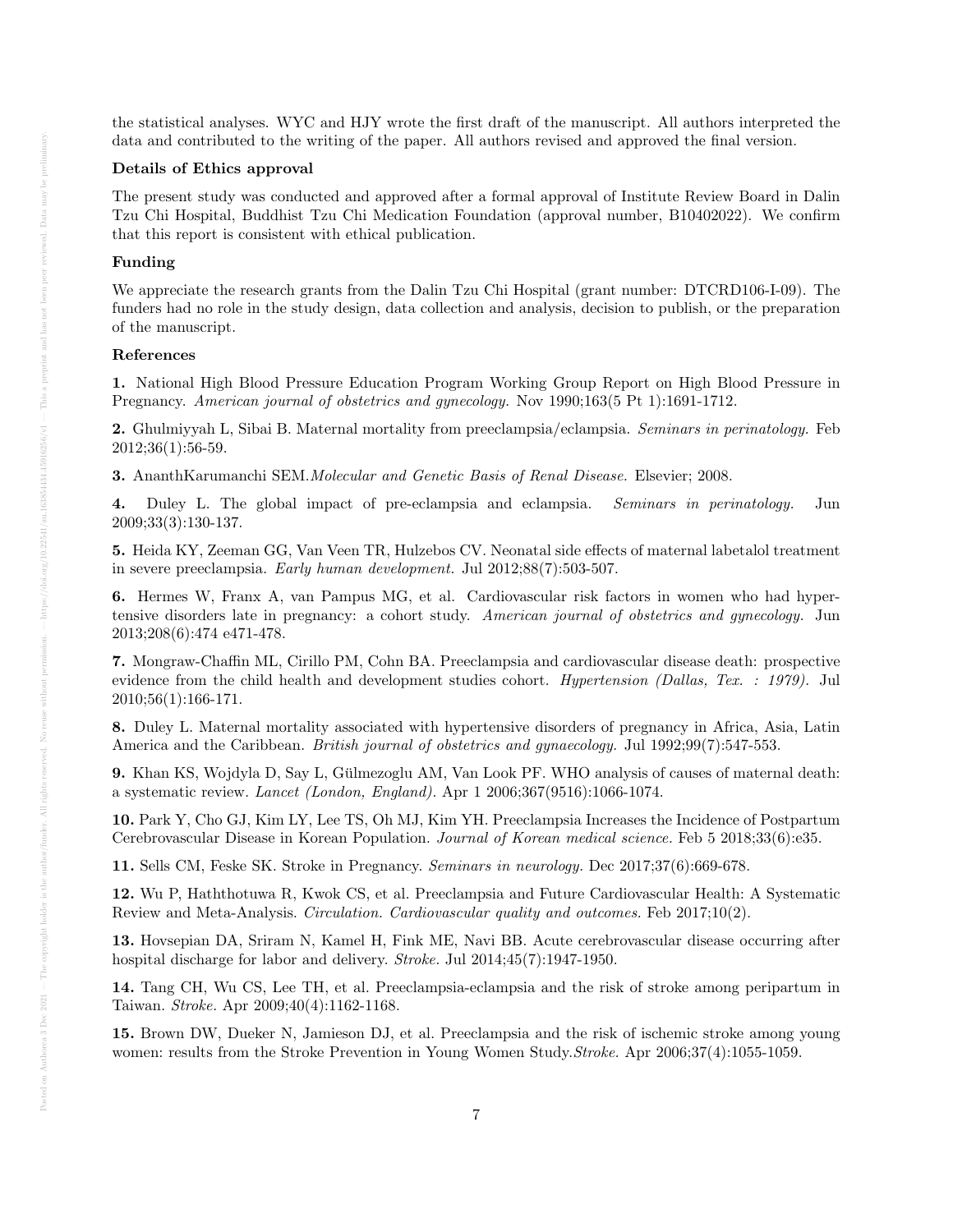16. Tate J, Bushnell C. Pregnancy and stroke risk in women. Women's health (London, England). May 2011;7(3):363-374.

17. James AH, Bushnell CD, Jamison MG, Myers ER. Incidence and risk factors for stroke in pregnancy and the puerperium. Obstetrics and gynecology. Sep 2005;106(3):509-516.

18. MacKay AP, Berg CJ, Atrash HK. Pregnancy-related mortality from preeclampsia and eclampsia.Obstetrics and gynecology. Apr 2001;97(4):533-538.

19. Ananth CV, Savitz DA, Bowes Jr. WA. Hypertensive disorders of pregnancy and stillbirth in North Carolina, 1988 to 1991. Acta Obstetricia et Gynecologica Scandinavica. 1995;74(10):788-793.

20. Moatti Z, Gupta M, Yadava R, Thamban S. A review of stroke and pregnancy: incidence, management and prevention. European journal of obstetrics, gynecology, and reproductive biology. Oct 2014;181:20-27.

21. van Veen TR, Panerai RB, Haeri S, Griffioen AC, Zeeman GG, Belfort MA. Cerebral autoregulation in normal pregnancy and preeclampsia. Obstetrics and gynecology. Nov 2013;122(5):1064-1069.

22. Lu JF, Hsiao WC. Does universal health insurance make health care unaffordable? Lessons from Taiwan. Health affairs (Project Hope). May-Jun 2003;22(3):77-88.

23. Cheng TM. Taiwan's new national health insurance program: genesis and experience so far. Health affairs. May-Jun 2003;22(3):61-76.

24. Website BoNHI. Methods for estimating false claims. 2000.

25. Miller EC, Gatollari HJ, Too G, et al. Risk Factors for Pregnancy-Associated Stroke in Women With Preeclampsia. Stroke. Jul 2017;48(7):1752-1759.

26. Sidorov EV, Feng W, Caplan LR. Stroke in pregnant and postpartum women. Expert review of cardiovascular therapy. Sep 2011;9(9):1235-1247.

27. Fairhall JM, Stoodley MA. Intracranial haemorrhage in pregnancy. Obstetric medicine.Dec 2009;2(4):142-148.

28. Vilela P, Duarte J, Goulao A. [Cerebrovascular disease in pregnancy and puerperium].Acta medica portuguesa. Jan-Feb 2001;14(1):49-54.

29. Pankiewicz K, Szczerba E, Maciejewski T, Fijalkowska A. Non-obstetric complications in preeclampsia. Przeglad menopauzalny = Menopause review. Jun 2019;18(2):99-109.

30. Bushnell C, McCullough LD, Awad IA, et al. Guidelines for the prevention of stroke in women: a statement for healthcare professionals from the American Heart Association/American Stroke Association. Stroke. May 2014;45(5):1545-1588.

31. Miller EC, Leffert L. Stroke in Pregnancy: A Focused Update. Anesthesia and analgesia.May 20 2019.

32. Sanders BD, Davis MG, Holley SL, Phillippi JC. Pregnancy-Associated Stroke. Journal of midwifery  $\mathcal C$ women's health. Jan 2018;63(1):23-32.

33. Razmara A, Bakhadirov K, Batra A, Feske SK. Cerebrovascular complications of pregnancy and the postpartum period. Current cardiology reports. 2014;16(10):532.

34. Tranquilli AL. Prediction, medical illness and the risk of pre-eclampsia. Pregnancy hypertension. Jul 2014;4(3):245.

35. Wilson BJ, Watson MS, Prescott GJ, et al. Hypertensive diseases of pregnancy and risk of hypertension and stroke in later life: results from cohort study.BMJ (Clinical research ed.). Apr 19 2003;326(7394):845.

36. Kittner SJ, Stern BJ, Feeser BR, et al. Pregnancy and the risk of stroke. The New England journal of medicine. Sep 12 1996;335(11):768-774.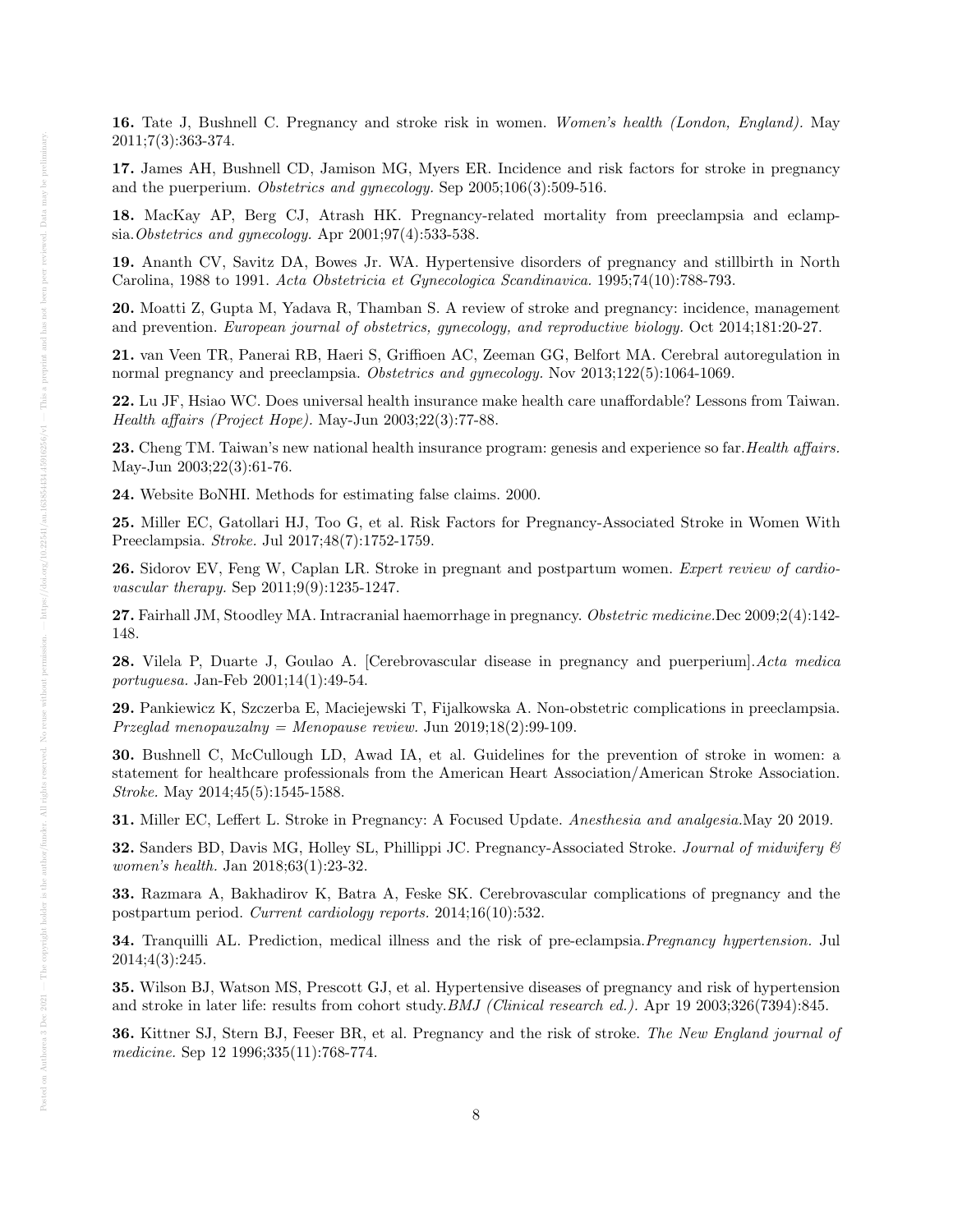37. Cantu-Brito C, Arauz A, Aburto Y, Barinagarrementeria F, Ruiz-Sandoval JL, Baizabal-Carvallo JF. Cerebrovascular complications during pregnancy and postpartum: clinical and prognosis observations in 240 Hispanic women. European journal of neurology. Jun 2011;18(6):819-825.

38. Cipolla MJ, Liebeskind DS, Chan SL. The importance of comorbidities in ischemic stroke: Impact of hypertension on the cerebral circulation. Journal of cerebral blood flow and metabolism : official journal of the International Society of Cerebral Blood Flow and Metabolism. Dec 2018;38(12):2129-2149.

39. Lima FO, Furie KL, Silva GS, et al. The pattern of leptomeningeal collaterals on CT angiography is a strong predictor of long-term functional outcome in stroke patients with large vessel intracranial occlusion. Stroke. Oct 2010;41(10):2316-2322.

40. Ahmed N, Wahlgren N, Brainin M, et al. Relationship of blood pressure, antihypertensive therapy, and outcome in ischemic stroke treated with intravenous thrombolysis: retrospective analysis from Safe Implementation of Thrombolysis in Stroke-International Stroke Thrombolysis Register (SITS-ISTR). Stroke. Jul 2009;40(7):2442-2449.

41. Leonardi-Bee J, Bath PM, Phillips SJ, Sandercock PA. Blood pressure and clinical outcomes in the International Stroke Trial. Stroke. May 2002;33(5):1315-1320.

42. Kannel WB, Wolf PA, Verter J, McNamara PM. Epidemiologic assessment of the role of blood pressure in stroke. The Framingham study. Jama. Oct 12 1970;214(2):301-310.

43. Kannel WB, Wolf PA, McGee DL, Dawber TR, McNamara P, Castelli WP. Systolic blood pressure, arterial rigidity, and risk of stroke. The Framingham study.Jama. Mar 27 1981;245(12):1225-1229.

44. Steinthorsdottir V, McGinnis R, Williams NO, et al. Genetic predisposition to hypertension is associated with preeclampsia in European and Central Asian women. Nature communications. Nov 25 2020;11(1):5976.

45. Leffert LR, Clancy CR, Bateman BT, Bryant AS, Kuklina EV. Hypertensive disorders and pregnancyrelated stroke: frequency, trends, risk factors, and outcomes.Obstetrics and gynecology. Jan 2015;125(1):124- 131.

46. Too G, Wen T, Boehme AK, et al. Timing and Risk Factors of Postpartum Stroke. Obstetrics and gynecology. Jan 2018;131(1):70-78.

47. Aslanyan S, Weir CJ, Lees KR, Reid JL, McInnes GT. Effect of area-based deprivation on the severity, subtype, and outcome of ischemic stroke. Stroke. Nov 2003;34(11):2623-2628.

48. Wu SH, Woo J, Zhang XH. Worldwide socioeconomic status and stroke mortality: an ecological study. International journal for equity in health. Jun 15 2013;12:42.

49. Kim MK, Lee SM, Bae SH, et al. Socioeconomic status can affect pregnancy outcomes and complications, even with a universal healthcare system.*International journal for equity in health*. Jan 5 2018;17(1):2.

## Figure legends

Figure 1. A flow chart illustrating the selection procedure of study subjects. PE; pre-eclampsia/eclampsia.

Figure 2. The risk time trends of ischemic and hemorrhagic stroke in women with a history of preeclampsia/eclampsia.

**Figure 3.** Cumulative event rates of overall strokes  $(A)$ , ischemic stroke  $(B)$ , and hemorrhagic stroke  $(C)$ among women with and without history of pre-eclampsia/eclampsia.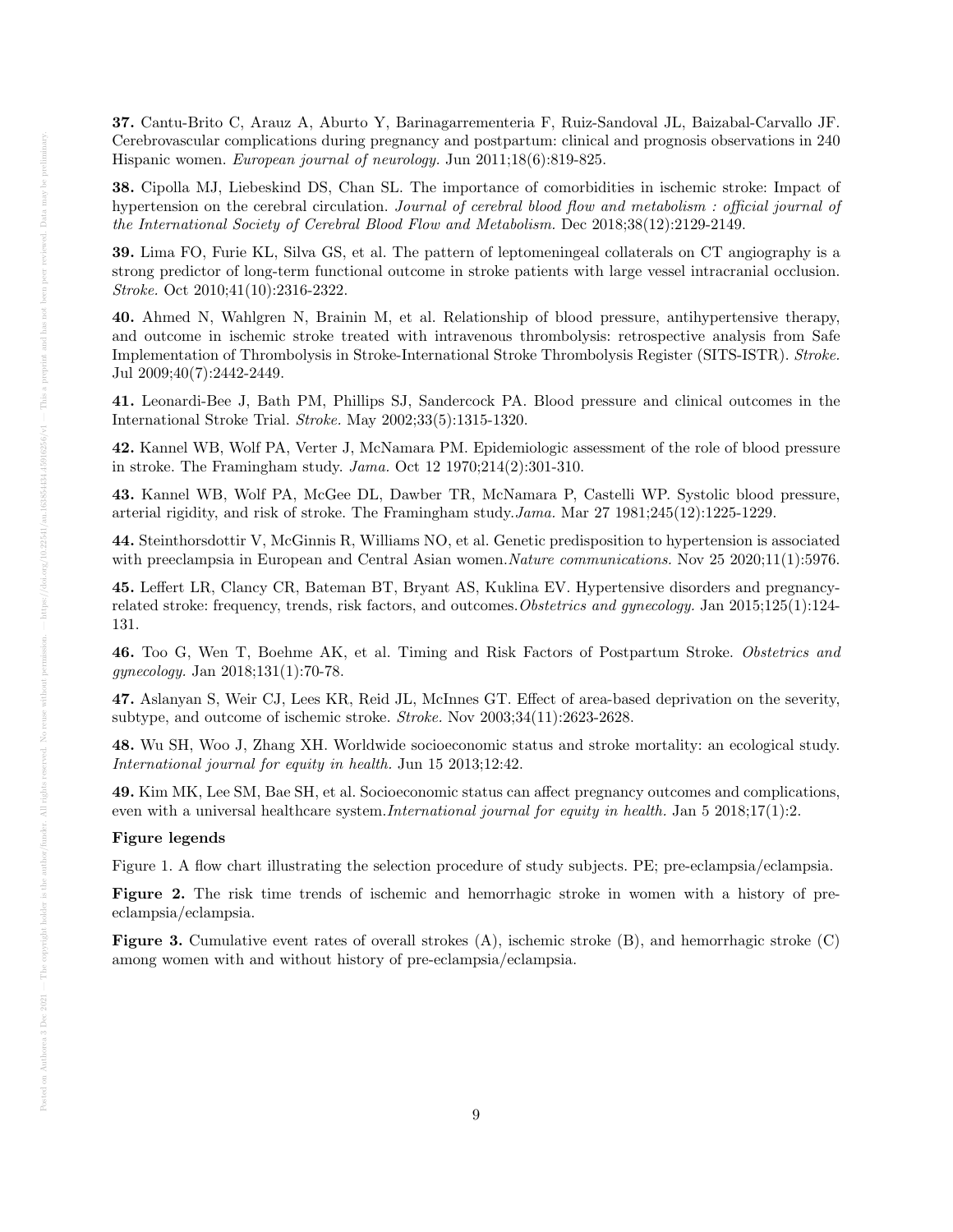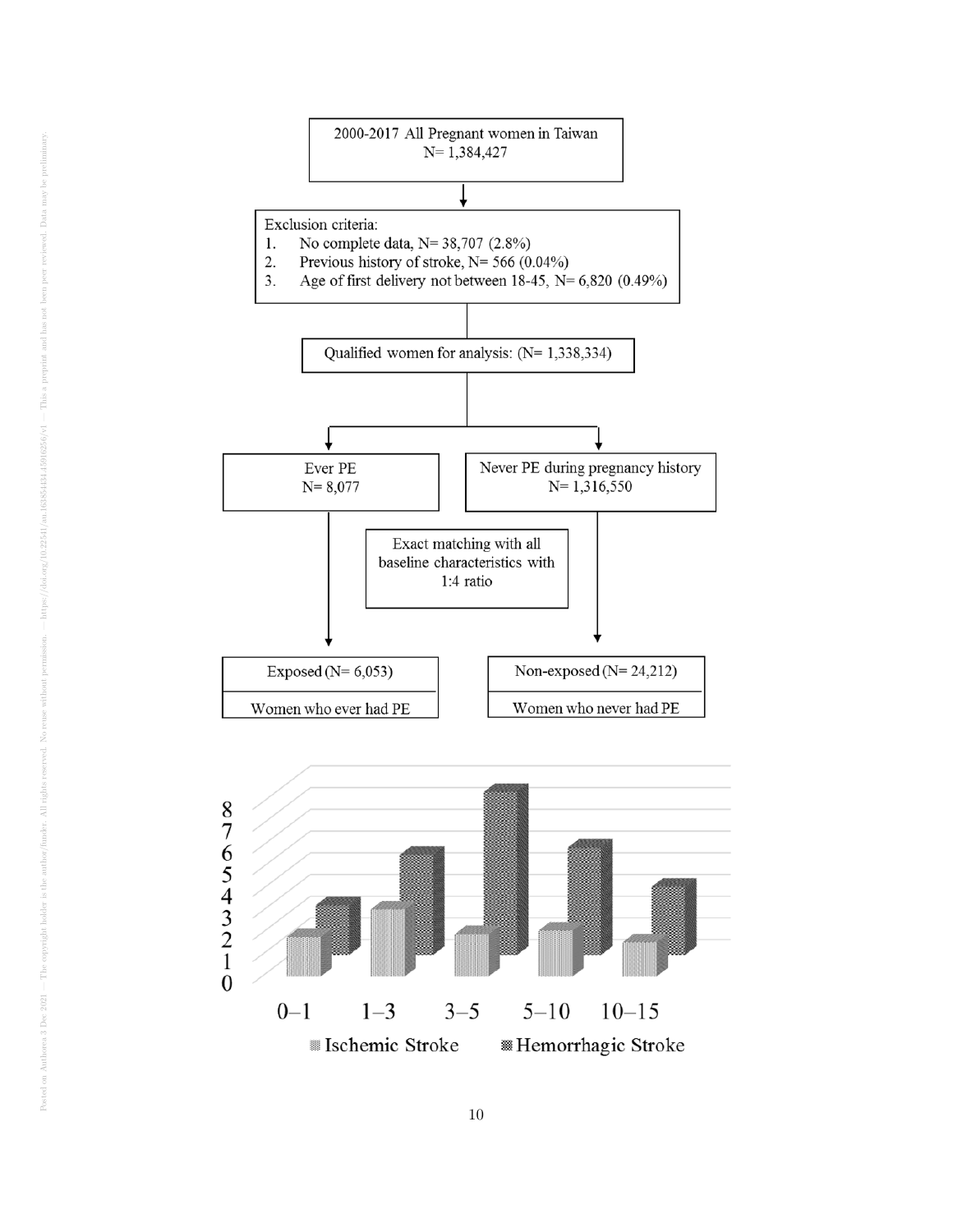